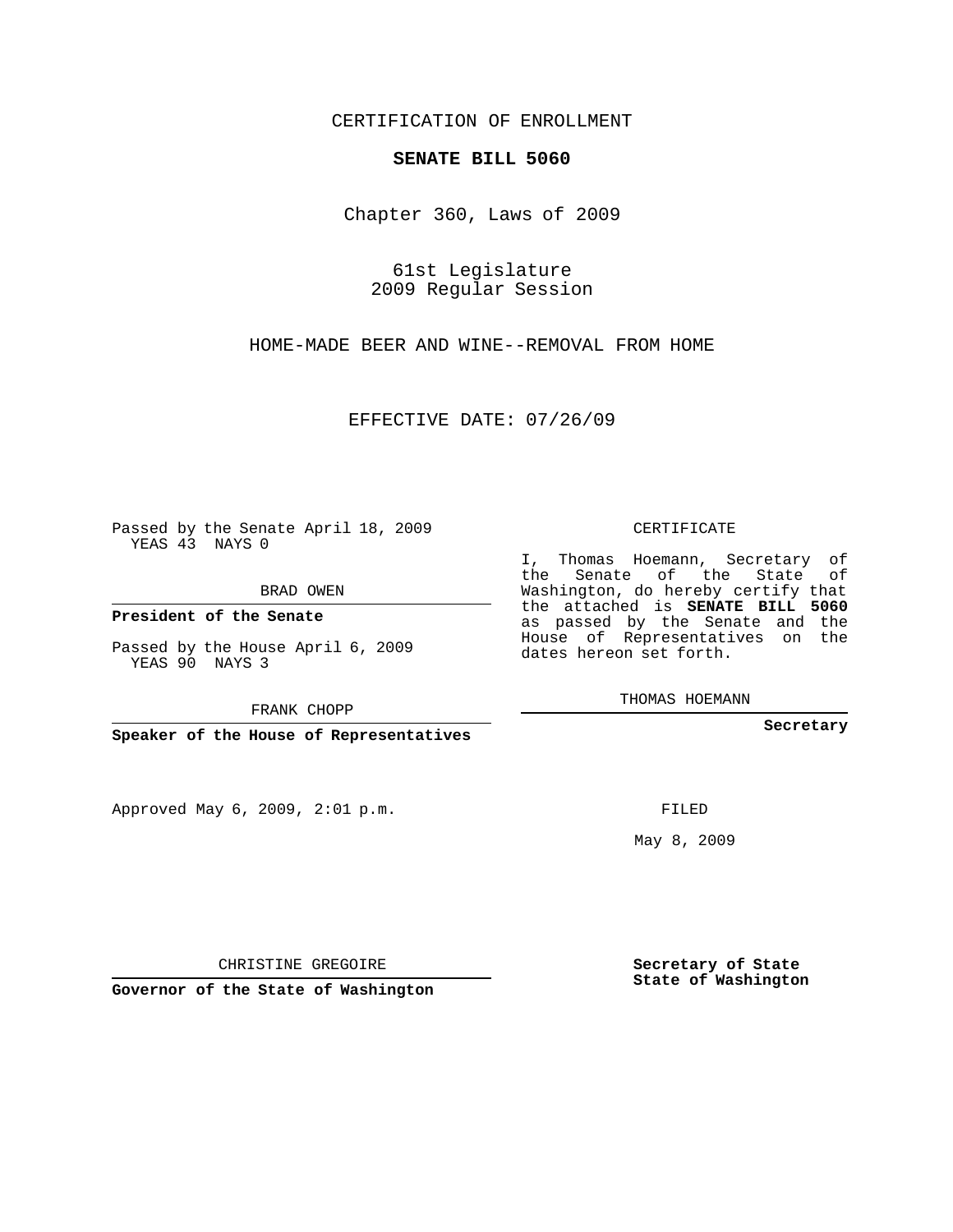# **SENATE BILL 5060** \_\_\_\_\_\_\_\_\_\_\_\_\_\_\_\_\_\_\_\_\_\_\_\_\_\_\_\_\_\_\_\_\_\_\_\_\_\_\_\_\_\_\_\_\_

\_\_\_\_\_\_\_\_\_\_\_\_\_\_\_\_\_\_\_\_\_\_\_\_\_\_\_\_\_\_\_\_\_\_\_\_\_\_\_\_\_\_\_\_\_

### AS AMENDED BY THE HOUSE

Passed Legislature - 2009 Regular Session

## **State of Washington 61st Legislature 2009 Regular Session**

**By** Senator Jacobsen

Read first time 01/12/09. Referred to Committee on Labor, Commerce & Consumer Protection.

 1 AN ACT Relating to the use of manufactured wine or beer; and 2 amending RCW 66.12.010 and 66.28.140.

3 BE IT ENACTED BY THE LEGISLATURE OF THE STATE OF WASHINGTON:

 4 **Sec. 1.** RCW 66.12.010 and 1981 c 255 s 1 are each amended to read 5 as follows:

 6 Nothing in this title, other than RCW 66.28.140, applies to wine or 7 beer manufactured in any home for private consumption ((therein)), and 8 not for sale.

 9 **Sec. 2.** RCW 66.28.140 and 1994 c 201 s 6 are each amended to read 10 as follows:

11 (1) An adult member of a household may remove family beer or wine 12 from the home ((<del>for exhibition or use at organized beer or wine</del> 13 tastings or competitions,) subject to the following conditions:

14 (a) The quantity removed by a producer ((<del>for these purposes</del>)) is 15 limited to a quantity not exceeding ((one)) twenty gallons;

16 (b) Family beer or wine is not removed for sale ((or for the use of 17 any person - other - than - the - producer. This - subparagraph - does - not 18 preclude any necessary tasting of the beer or wine when the exhibition